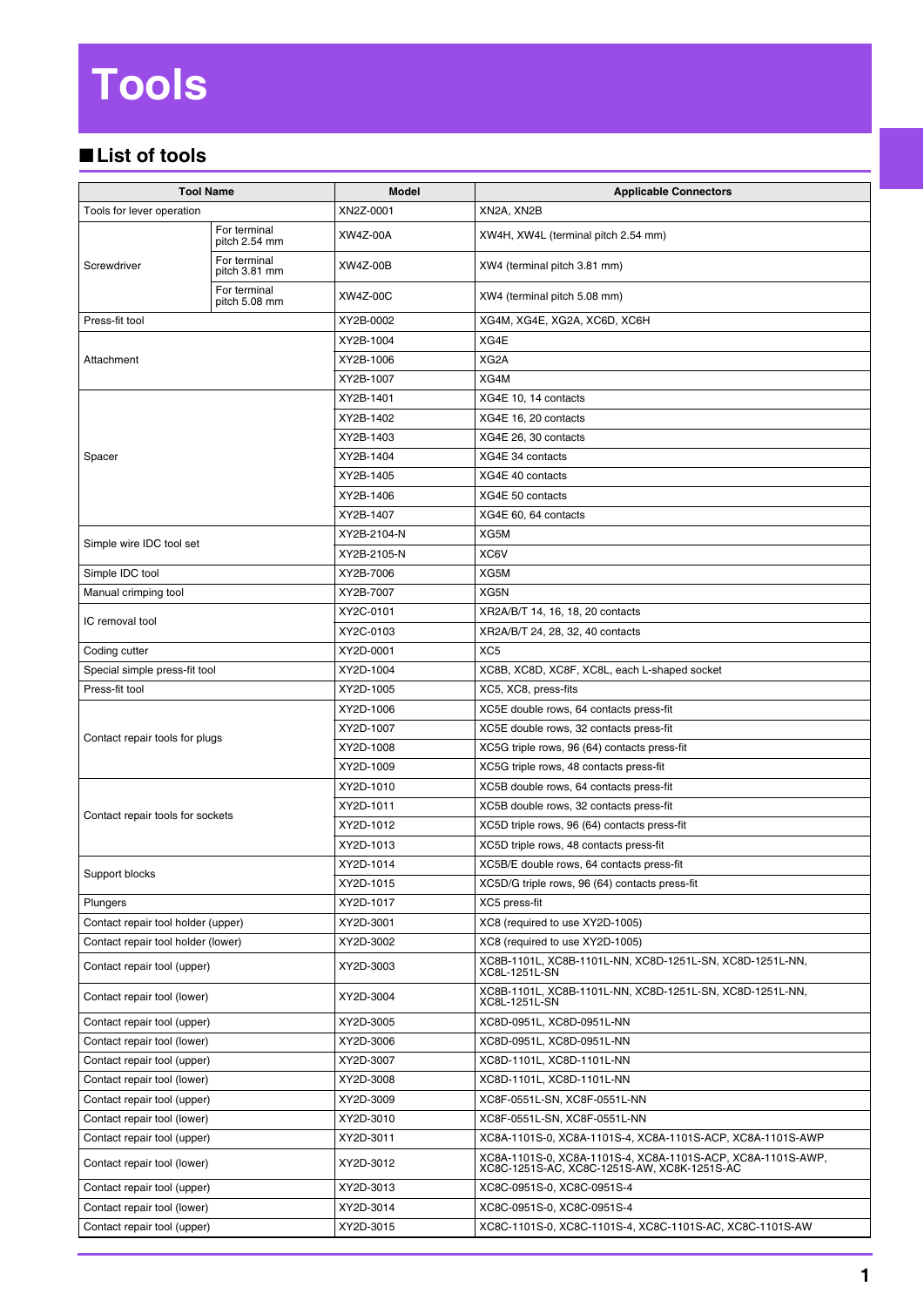| <b>Tool Name</b>            | Model     | <b>Applicable Connectors</b>                             |
|-----------------------------|-----------|----------------------------------------------------------|
| Contact repair tool (lower) | XY2D-3016 | XC8C-1101S-0, XC8C-1101S-4, XC8C-1101S-AC, XC8C-1101S-AW |
| Contact repair tool (upper) | XY2D-3017 | XC8C-1251S-AC, XC8C-1251S-AW                             |
| Contact repair tool (upper) | XY2D-3018 | XC8E-0551S-ACP, XC8E-0551S-AWP                           |
| Contact repair tool (lower) | XY2D-3019 | XC8E-0551S-ACP, XC8E-0551S-AWP                           |
| Contact repair tool (upper) | XY2D-3020 | XC8K-1251S-AC                                            |
| 20 dia. ring                | XY2D-3024 | XC8 (required to use XY2D-1005)                          |
| Centering plate (left)      | XY2D-3025 | XC8 (required to use XY2D-3001 or XY2D-3002)             |
| Centering plate (right)     | XY2D-3026 | XC8 (required to use XY2D-3001 or XY2D-3002)             |
| Spacer block (5mm)          | XY2D-3027 | XC8 (required to use XY2D-3001 or XY2D-3002)             |
| Spacer block (25mm)         | XY2D-3028 | XC8 (required to use XY2D-3001 or XY2D-3002)             |
| Spacer block (38mm)         | XY2D-3029 | XC8 (required to use XY2D-3001 or XY2D-3002)             |
|                             | XY2D-3030 | XC8A-1100, XC8A-1101, XC8A-1102                          |
| Block for press-fitting     | XY2D-3031 | XC8C-0950, XC8C-0951, XC8C-0952                          |
|                             | XY2D-3032 | XC8C-1100, X8CA-1101, XC8C-1102                          |
| Contact removal tool        | XY2E-0001 | XG5M                                                     |
| Contact cutting driver      | XY2E-0002 | XC4A, XG4C, XG4E                                         |
| Contact removal tool        | XY2E-0003 | XG5N                                                     |